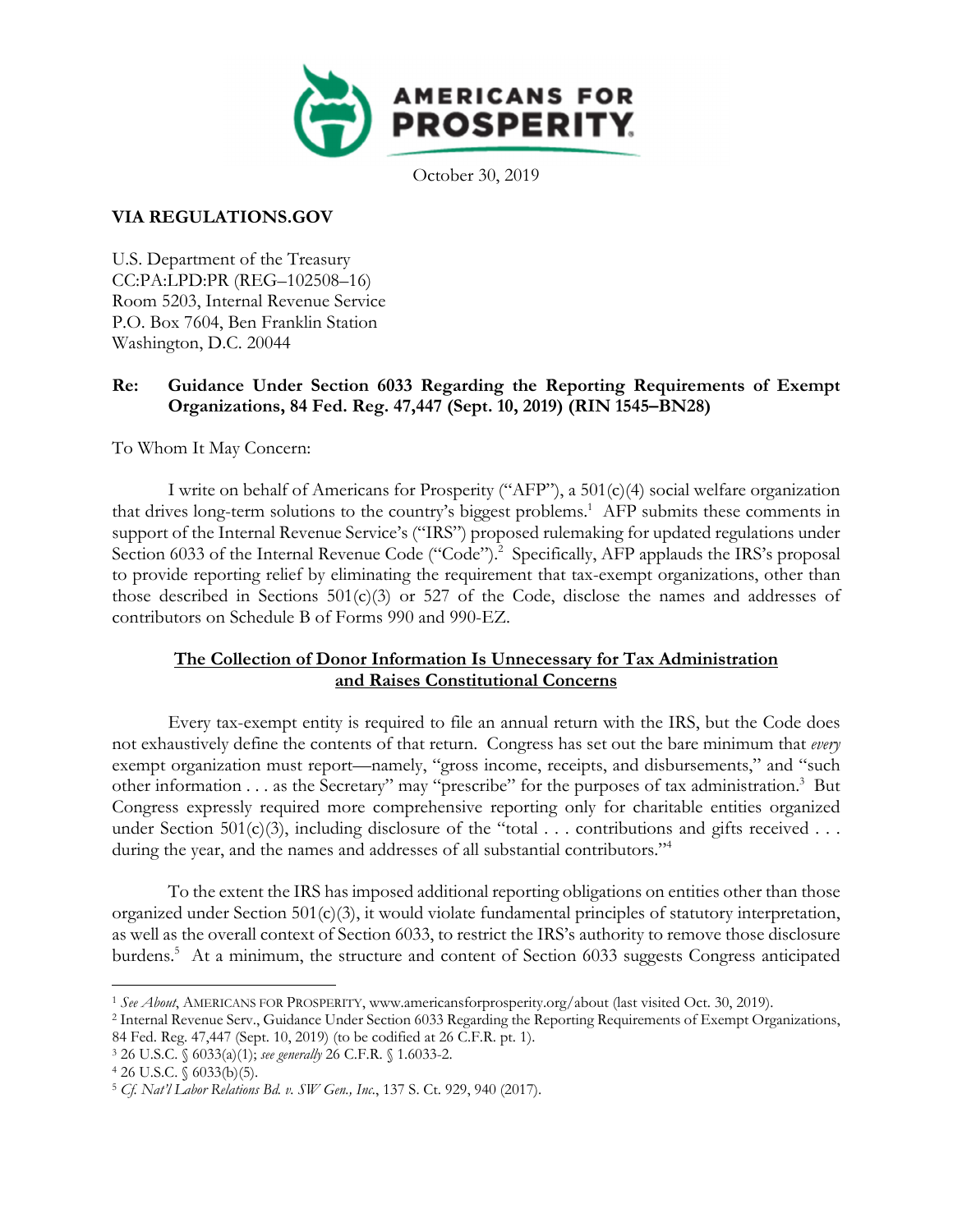individual donor information to be essential only for the oversight of a particular subset of exempt entities.<sup>6</sup> Insofar as the IRS has authority to impose those requirements on other exempt groups, it remains within its discretion to return to something less than the extensive reporting requirements for 501(c)(3) entities, as required by the Code's plain language. It is therefore indisputable that the IRS has legal authority to promulgate the reporting relief found in the proposed rule.<sup>7</sup>

There are also compelling policy reasons to adopt the proposed rule. As the IRS has explained, the individual donor information reported on Schedule B imposes compliance costs on the tax-exempt entities that must prepare the filing<sup>8</sup> and diverts valuable IRS resources which must be spent redacting the Schedule B before it is released for public inspection.<sup>9</sup> At the same time, the information is rarely necessary for tax administration.10 If the proposed rule is finalized, exempt organizations will still be required to *retain* this information and the IRS will have authority to review that information *as needed* during formal examinations.<sup>11</sup> Exempt organizations also will still be required to file Schedule L, which identifies transactions with interested persons, including substantial contributors, and should provide enough information for the IRS to identify possible instances of private benefit or inurement.

Contrary to what some commenters have suggested, the elimination of the Schedule B requirement will not impede *state-level* tax administration. Montana Governor Steve Bullock, for example, argues that the proposed rule does a "disservice to the states" because it will deprive "state tax and charities regulators" of "access [to] substantial contributor information."12 To be sure, federal law does allow state revenue officials to access returns or return information, and the proposed rule could remove *some* information from the potential reach of those officials.<sup>13</sup> But the states have even *less* need for donor information, and have even *more* risk of inadvertent or intentional disclosure.14 The elimination of an avenue in federal law for states to maneuver around constitutional and practical objections is not a persuasive argument against the proposed rule.

<sup>&</sup>lt;sup>6</sup> See infra note 47 and accompanying text.<br>7 26 U.S.C. § 6033(a)(3)(B) ("The Secretary may relieve any organization [with some exceptions] from filing . . . a return where he determines that such filing is not necessary to the efficient administration of the internal revenue laws."). The recent invalidation of IRS Revenue Procedure 2018-38 did not implicate the agency's underlying regulatory authority but only addressed the failure to properly categorize the Revenue Procedure as a legislative rule subject to the Administrative Procedure Act's notice-and-comment requirements. *See Bullock v. Internal Revenue Serv.*, No. 18-103, 2019 WL 3423485, at \*10 (D. Mont. July 30, 2019).

<sup>&</sup>lt;sup>8</sup> See 84 Fed. Reg. at 47,451<br><sup>9</sup> See 26 U.S.C. § 6104(b); see also 26 C.F.R. § 301.6104(b)-1(b)(1)–(2).<br><sup>10</sup> See 84 Fed. Reg. at 47,451.<br><sup>11</sup> See generally 26 U.S.C. ch. 78, subch. A. As the IRS indicated in the proposed required to report the amounts of contributions from each substantial contributor . . . as well as maintain the names and addresses of substantial contributors should the IRS need this information on a case-by-case basis." 84 Fed. Reg. at 47,452. The proposed rule would *not* obviate ongoing recording-keeping obligations. 12 Letter from the Hon. Steve Bullock, Gov. of Montana, to the Hon. Charles P. Rettig, Comm'r of the Internal Revenue

Serv. (Oct. 7, 2019) (IRS-2019-0039-0020), *available at* http://bit.ly/2olZQtc. 13 *See generally* 26 U.S.C. § 6103(d)(1), (2); *cf.* 84 Fed. Reg. at 47,452 nn.4 &5. Federal law does not allow uniform state

access to returns or return information for purposes of regulating charitable solicitation or charitable assets. *See* 26 U.S.C.  $$6104(c)(1), (3).$ 

<sup>14</sup> *See infra* notes 34, 48–51 and accompanying text (discussing unauthorized disclosure of donor information by California).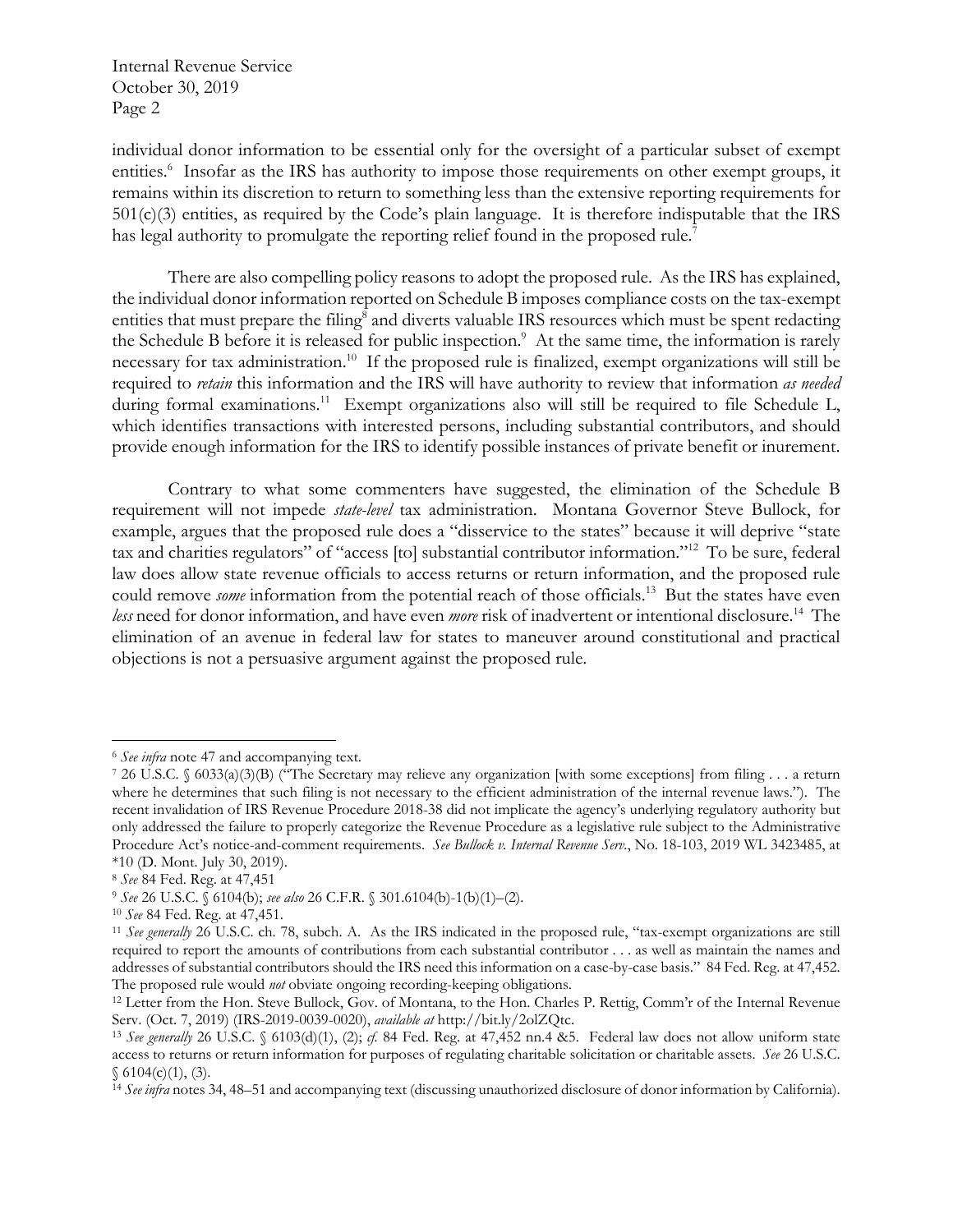The constitutional objections to states acquiring donor information are at the heart of three recent or ongoing lawsuits, all of which are instructive here. The first—*Citizens Union of the City of New York v. Attorney General of the State of New York*—concerns a series of "ethics" reforms passed in New York in 2016.<sup>15</sup> Those changes included new reporting obligations regarding political speech and communication.<sup>16</sup> Among other things, New York sought to require any  $501(c)(3)$  organization that makes an in-kind donation in excess of \$2,500 to a 501(c)(4) entity engaged in lobbying activity to file a funding disclosure report. That report, in turn, would identify all donors to the  $501(c)(3)$  who contributed more than \$2,500. A similar reporting requirement would have applied to any  $501(c)(4)$ organization expending more than \$10,000 in a calendar year on certain "covered communications."17 These entities would have been compelled to disclose the identity of *any* donor who contributed more than \$1,000, so long as that contribution was used to support a "covered communication."

Judge Denise Cote of the United States District Court for the Southern District of New York struck down the reporting requirements for both  $501(c)(3)$  and  $501(c)(4)$  groups as facially unconstitutional. With respect to  $501(c)(3)$  reporting, the court explained that New York could not establish a substantial relation between the disclosure of donor identities and "any important governmental interest," a necessary prerequisite for regulating political speech.18 The court further explained that no law had ever been upheld for the purposes of policing "tangential and indirect support of political advocacy,"<sup>19</sup> let alone improper "coordination among tax-exempt organizations."<sup>20</sup> And as far as 501(c)(4) reporting was concerned, the court found that it "swe[pt] far more broadly than any disclosure law that has survived judicial scrutiny."21 In other words, New York could not compel the disclosure of donor information from 501(c)(4) organizations primarily engaged in "pure issue advocacy."<sup>22</sup>

 The second case—*Americans for Prosperity v. Grewal*—highlights the danger of donor disclosure "chilling" the exercise of free speech and association, both of which are constitutionally guaranteed by the First Amendment. Earlier this year, AFP filed a lawsuit to block a New Jersey law that would effectively require disclosure of donor information for all contributions of more than \$10,000.<sup>23</sup> The American Civil Liberties Union and its New Jersey chapter have also filed a lawsuit challenging this law.<sup>24</sup> The law imposed these disclosure requirements on "independent expenditure committees," a

<sup>&</sup>lt;sup>15</sup> No. 16-9592, 2019 WL 4748054 (S.D.N.Y. Sept. 30, 2019).<br><sup>16</sup> N.Y. EXEC. LAW §§ 172-e(2), 172-f.<br><sup>17</sup> The law defined a "covered communication" as any communication made to at least 500 members of the general public that advocates for or against an elected official or the position of an official or government entity about the outcome of actual or potential legislation, regulation, or any other type of government decision. *See id.* § 172-f(1)(b).<br><sup>18</sup> *Citizens Union*, 2019 WL 4748054 at \*20–21.<br><sup>19</sup> *Id.* at \*21.<br><sup>20</sup> *Id.* ("This information goal does

of a  $501(c)(3)$  donor makes a poor fit with this information interest."). The court rejected New York's argument that the Attorney General could issue an "exemption from disclosure upon a showing that [it] may cause harassment" because the availability of an exemption would not "remedy the poor fit between the statute and the identified government purpose," and it would be "cold comfort" to potential donors to groups denied an exemption in future years. Id. at \*22.<br><sup>21</sup> Id. at \*23.<br><sup>22</sup> Id. at \*23–24.<br><sup>23</sup> See Ams. for Prosperity v. Grewal, No. 19-14228, 2019 WL 4855853, at \*

*ACLU Sues to Block New Jersey Donor Disclosure Law*, COURTHOUSE NEWS SERV. (Sept. 10, 2019), http://bit.ly/2MRw6wf.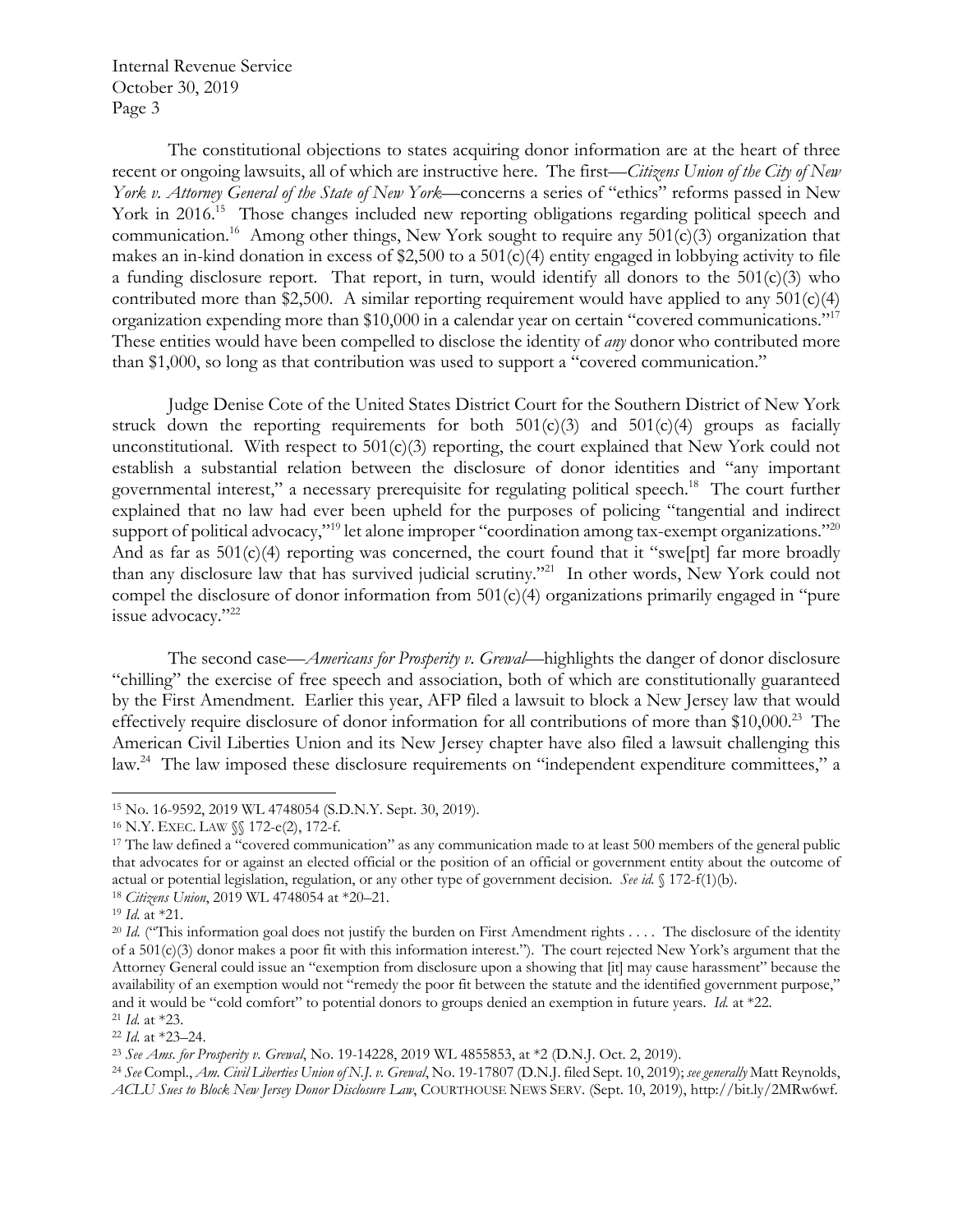novel term defined to include 501(c)(4) and 527 organizations engaged in pure issue advocacy or the dissemination of factual information about legislation.<sup>25</sup>

Although the lawsuit is still pending, a federal judge granted AFP's request for a preliminary injunction, thus blocking the law's implementation on constitutional grounds. The court was skeptical that disclosure of donor information would have any substantial relation to a "sufficiently important government interest."<sup>26</sup> In addition to the facial deficiency, the court expressed an openness to an asapplied challenge to the law as well because the disclosure of donor information would "chill" free speech and association:

In a climate marked by so-called cancel or call-out culture that has resulted in people losing employment, being ejected or driven out of restaurants while eating their meals; and where the Internet removes any geographic barriers to cyber harassment of others, in addition to AFP's list of threats already experienced against those AFP stakeholders whose identities have become known, a "reasonable probability" standard strikes the Court as less burdensome as Defendants maintain.<sup>27</sup>

Because the court concluded that there was a reasonable probability that the law was facially unconstitutional, however, it did not need to decide the merits of AFP's as-applied challenge.<sup>28</sup> Even so, the Court's opinion made clear the gravity and validity of concerns surrounding possible disclosure of donor information.

Finally, in *Americans for Prosperity Foundation v. Becerra*, a 501(c)(3) organization affiliated with AFP challenged California's novel policy, initiated by the Attorney General, that required charities to annually submit a copy of their Form 990 Schedule B to the state.<sup>29</sup> No change in California law precipitated this demand. Rather this new policy was invented through "deficiency letters" and the Attorney General's threat to revoke AFP Foundation's state-tax exemption and charitable-solicitation registration unless it complied.30

Following a bench trial, a federal judge issued a permanent injunction to prevent California from demanding a copy of the Schedule B.<sup>31</sup> The court found that the state did not need the Schedule

<sup>25</sup> *See Grewal*, 2019 WL 4855853, at \*1.<br>
<sup>26</sup> *Id.* at \*17.<br>
<sup>27</sup> *Id.* at \*20.<br>
<sup>28</sup> *Id.* Admittedly, the New Jersey law would have made donor information public, in contrast to other states' efforts to obtain the Schedule B with a promise of confidentiality. The danger of inadvertent disclosure and threat of reprisal or harassment, however, is still present.

<sup>29</sup> *See generally* Compl., *Ams. for Prosperity Found. v. Harris*, No. 14-09448 (C.D. Cal. filed Dec. 9, 2014) (on appeal *sub nom. Ams. for Prosperity Found. v. Becerra*).<br><sup>30</sup> AFP also received a "deficiency letter," which requested that an unredacted Schedule B be filed with the California

Attorney General's Registry of Charitable Trusts. But this letter did not include the same threat of revocation of state-tax exemption that was sent to AFP Foundation. This may impliedly suggest that California's policy reflects the IRS's judgment in the proposed rule that donor information is less important for the regulation of 501(c)(4) organizations.<br><sup>31</sup> See Ams. for Prosperity Found. v. Harris, 182 F. Supp. 3d 1049 (C.D. Cal. 2016), rev'd sub nom. Ams

*Becerra*, 903 F.3d 1000 (9th Cir. 2018), *petition for cert. filed*, No. 19-251 (filed Aug. 26, 2019).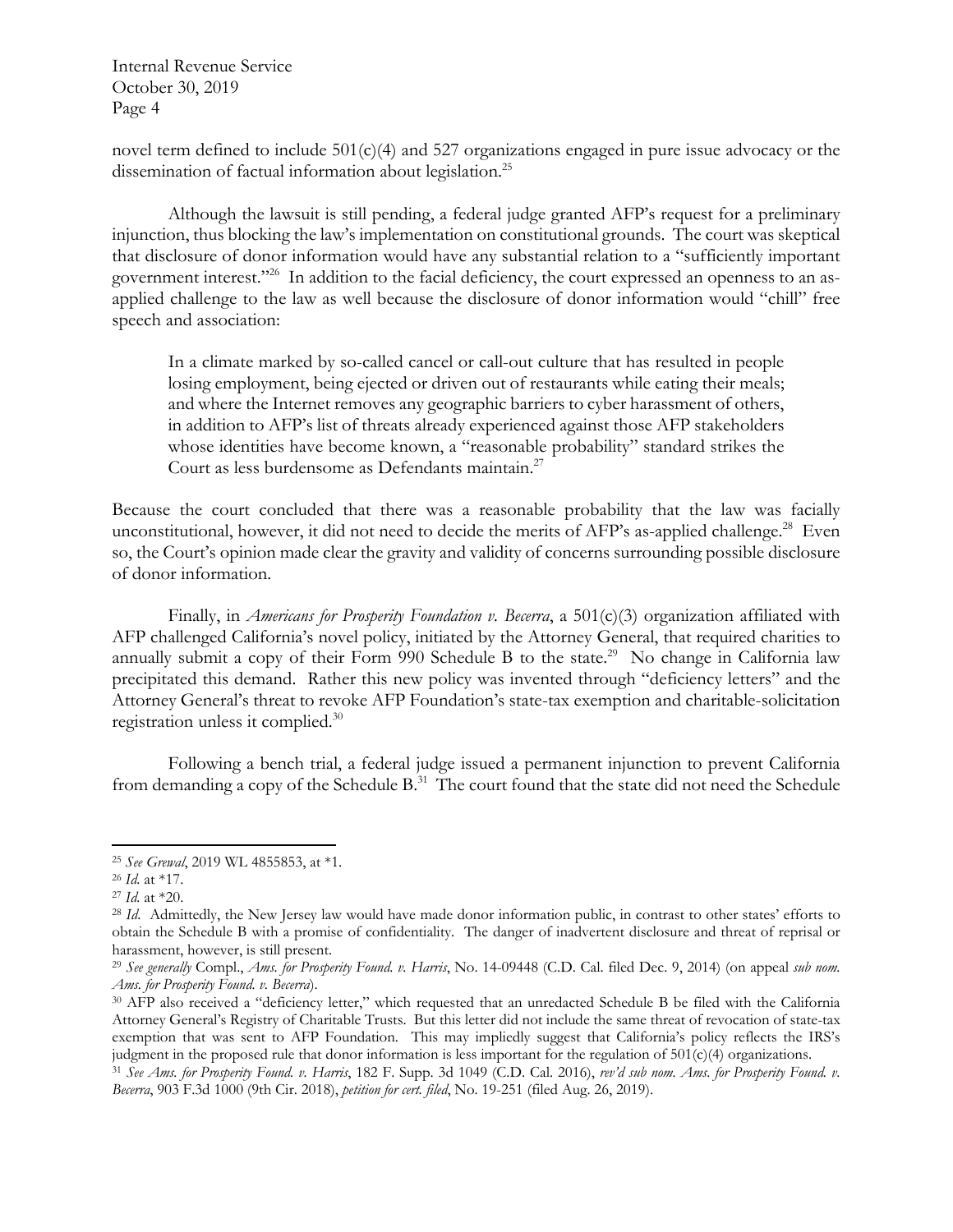B to conduct its day-to-day business, and witnesses for the state testified as much.<sup>32</sup> The court further found that there was "ample evidence establishing that AFP [Foundation], its employees, supporters and donors [would] face public threats, harassment, intimidation, and retaliation once their support for and affiliation with the organization [became] publicly known."<sup>33</sup> Shockingly, the court described how California had failed to establish its ability to keep individual donor information nonpublic: "As made abundantly clear during trial, the Attorney General has systematically failed to maintain the confidentiality of Schedule B forms."34

The Ninth Circuit acknowledged that the state had failed to keep that information confidential.35 Nevertheless, the Circuit reversed the district court, allowing the California Attorney General to mandate its own access to a copy of the Schedule B.<sup>36</sup> But the story does not end there. In a stinging dissent from the denial of rehearing *en banc*, several circuit judges emphasized that the Ninth Circuit had failed to provide "robust protection of First Amendment free association rights" when they were most "desperately needed" and "made crucial factual and legal errors."<sup>37</sup> As Judge Ikuta opined, "[t]he facts of this case make clear that [AFP] Foundation is entitled to First Amendment protection . . . and that California's disclosure requirement cannot be constitutionally applied[.]"<sup>38</sup> AFP Foundation filed a petition for writ of certiorari with the Supreme Court in August 2019,<sup>39</sup> and eighty-nine *amici* from across the political and philosophical spectrum filed twenty-two separate briefs in support urging the Supreme Court to review and overturn the Ninth Circuit's decision. That petition for certiorari remains pending.

The factual record established by these cases is that individual donor information detailed on Schedule B is unnecessary for state-law purposes.<sup>40</sup> Attempts by states—including New York, New Jersey, and California—to force disclosure violates the First Amendment and directly impacts groups like AFP.<sup>41</sup> The IRS should pay little heed to fact that the same information will no longer be available

<sup>&</sup>lt;sup>32</sup> *Id.* at 1053–55.<br><sup>33</sup> *Id.* at 1055–56.<br><sup>34</sup> *Id.* at 1056–57.<br><sup>35</sup> *Id.* at 1018 ("We agree that, in the past, the Attorney General's office has not maintained Schedule B information as securely as it should have, and we agree with the plaintiffs that this history raises a serious concern.").<br><sup>36</sup> See generally *Ams. for Prosperity Found. v. Becerra*, 903 F.3d 1000 (9th Cir. 2018).<br><sup>37</sup> *Ams. for Prosperi* 

http://bit.ly/2MwxC75.

<sup>40</sup> In support of AFP Foundation's petition for writ of certiorari, a coalition of fourteen states explained that upfront disclosure of donor information at the state level was not substantially related to any legitimate state government interest. *See generally* Amicus Br. of State of Arizona *et al*, *Ams. for Prosperity Found. v. Becerra*, No. 19-251 (U.S. filed Sept. 25, 2019). Specifically, the states argued that "[t]he blanket and preemptive disclosure of significant donors is not appropriately correlated to valid law enforcement interests." *Id.* at 6. "[B]esides California, only two other States—Hawaii and New York—require disclosure of the unredacted Schedule Bs," while the remaining "47 States and the District of Columbia [do] not require annual submission[.]" *Id.* Eleven states require *no* registration to solicit charitable donations. Yet, across the country, states still effectively administer tax and charities laws.<br><sup>41</sup> A fourth lawsuit, filed by the Illinois Opportunity Project against the Governor of Montana, raises similar constitutional

concerns vis-à-vis a state Executive Order that would require bidders on non-incidental state contracts with any state agency to disclose their contributions to organizations that engage in issue advocacy within certain proximity of an election. *See* Compl., *Ill. Opportunity Project v. Bullock*, No. 19-0056 (D. Mont. Filed Aug. 27, 2019).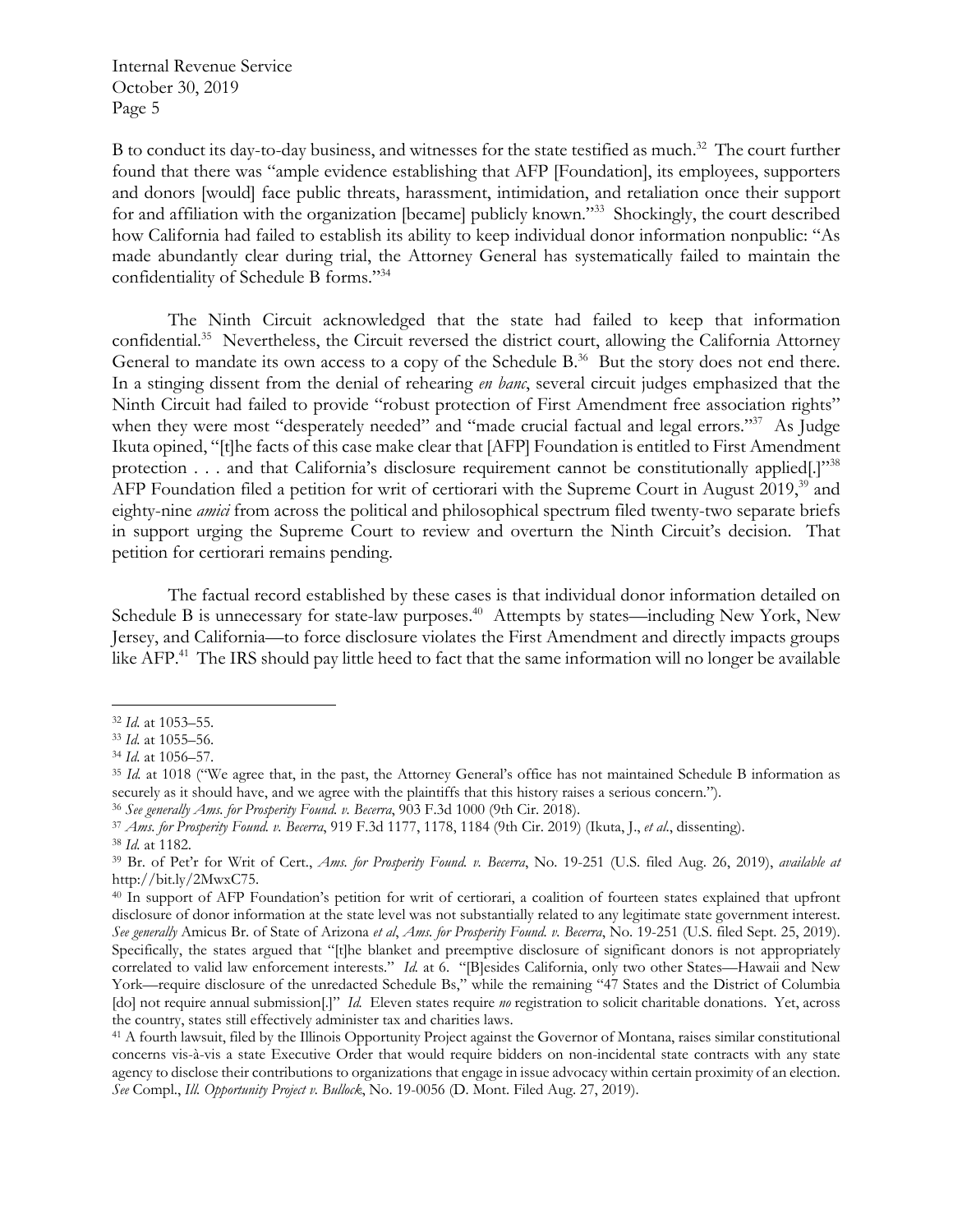for disclosure under Sections 6103 and 6104. That the IRS itself views the Schedule B as unnecessary for most federal purposes only buttresses the arguments for finalizing the proposed rule.

## **The Threat of Inadvertent or Improper Disclosure Outweighs Any Minimal Value in Maintaining the Reporting Requirement**

 AFP agrees that the proposed rule will decrease the likelihood of inadvertent or improper disclosure of confidential information.<sup>42</sup> As the IRS notes, it "has experienced incidents of inadvertent disclosure . . . . By reducing the number of organizations providing the names and addresses of contributors on Schedule B, the potential for inadvertent disclosure of names and addresses can be decreased further."43

 In the recent past there has been no shortage of cases where confidential tax return information—including personally identifying details about contributors to exempt organizations found its way out of the IRS and into the public domain.<sup>44</sup> In addition to major breaches, almost every year the Treasury Inspector General for Tax Administration ("TIGTA") uncovers cases of inadvertent disclosure in routine situations such as administration of the Freedom of Information Act.<sup>45</sup> Caseworkers may fail to redact confidential information and increase the likelihood of identity theft and other harm. Recently, TIGTA identified serious deficiencies in the IRS's inventory of systems containing or using personally identifiable information. The watchdog found that breach safeguards and real-time monitoring have yet to be implemented. And it revealed that many IRS employees have not taken mandatory privacy awareness training.<sup>46</sup> Unsurprisingly, Congress has considered eliminating collection of donor information altogether, even for  $501(c)(3)$  groups.<sup>47</sup>

Inadvertent disclosure of donor information also is a problem at the state level. In California, the Attorney General's office "has systematically failed to maintain the confidentiality of Schedule B forms."48 As AFP Foundation successfully demonstrated at trial, "over 1,400 publically [*sic*] available Schedule Bs" were once available on the Attorney General's website.<sup>49</sup> California even admitted to

<sup>42 84</sup> Fed. Reg. at 47,452 ("[T]he requirement to report the names and addresses of substantial contributors poses a risk of inadvertent disclosure of information that is not open to public inspection because [it] . . . generally must be redacted from an otherwise disclosable information return."). 43 *Id.*

<sup>44</sup> *See, e.g.*, Mackenzie Weinger, *IRS pays \$50k in confidentiality suit*, POLITICO (June 24, 2014), https://politi.co/2IBa9QQ ("The IRS will pay the National Organization for Marriage \$50,000 to settle a lawsuit over claims the agency improperly disclosed confidential tax information . . . . The lawsuit stemmed from information an IRS worker sent to an individual who identified himself as a member of the media who requested it in the midst of the 2012 presidential

<sup>&</sup>lt;sup>45</sup> See, e.g., TREASURY INSPECTOR GEN. FOR TAX ADMIN., FISCAL YEAR 2018 STATUTORY REVIEW OF DENIALS OF FREEDOM OF INFORMATION ACT AND INTERNAL REVENUE CODE SECTION 6103 REQUESTS at 6-7 (Report No. 2018-10-058) (Sept. 2018), *available at* http://bit.ly/33kCT8i.

<sup>&</sup>lt;sup>46</sup> See generally TREASURY INSPECTOR GEN. FOR TAX ADMIN., SOME COMPONENTS OF THE PRIVACY PROGRAM ARE EFFECTIVE; HOWEVER, IMPROVEMENTS ARE NEEDED (Report. No. 2019-20-062) (Sept. 2019), *available at*  http://bit.ly/35hIAWB.

<sup>47</sup> *See, e.g.*, H.R. Rep. 114-612, "Preventing IRS Abuse and Protecting Free Speech Act," 114th Cong. (June 2016), *available at* http://bit.ly/2AWzroi; *see generally The IRS's Donor Lists*, WALL ST. J. (May 15, 2016), https://on.wsj.com/33u2QCL. 48 *Harris*, 182 F. Supp. 3d at 1057. 49 *Id.*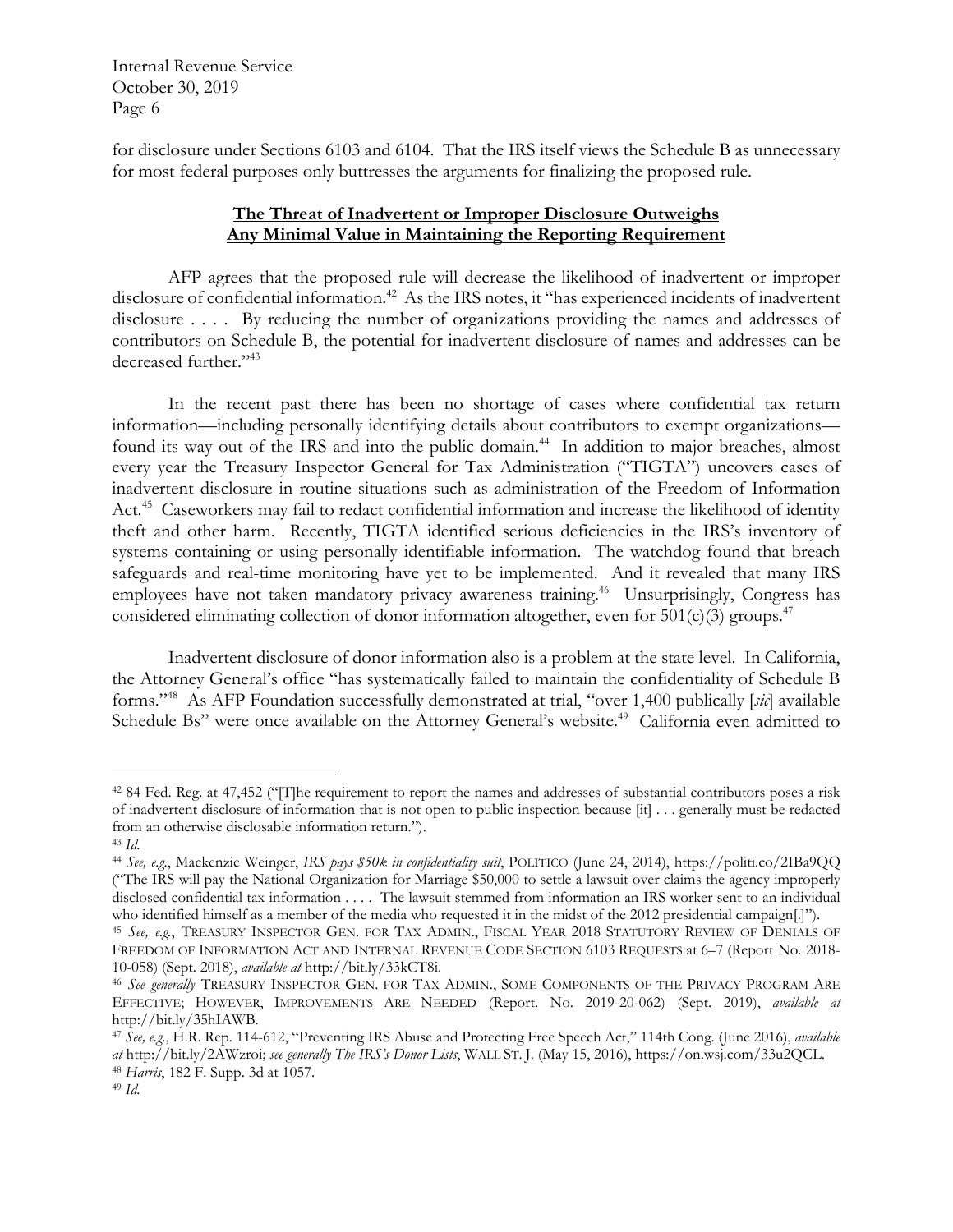inadvertently posting confidential Schedule Bs of groups like Planned Parenthood.<sup>50</sup> "All told, AFP [Foundation] identified 1,778 confidential Schedule Bs that the Attorney General . . . posted . . . , including 38 which were discovered the day before . . . trial."51 It is unlikely that California is an outlier. State revenue and charitable services across the country may be just as "underfunded, understaffed, and underequipped when it comes to the policy surrounding Schedule Bs" and the sensitive information they contain.

There is also the additional danger of intentional or malicious disclosure of confidential donor details by government officials who disagre201e with an exempt organization's mission or a donor's affiliation with it. For example, during the 2012 presidential election, an IRS official was alleged to have intentionally leaked the National Organization for Marriage's ("NOM") donor information to the Human Rights Campaign, which posted it online.<sup>52</sup> That information showed that presidential candidate Mitt Romney's PAC had contributed to NOM. NOM's Chairman John Eastman expressed the kind of frustration that the head of any organization would feel in the same situation: "We jealously guard our donors as almost every other nonprofit does, particularly on the issues that we deal with which are so contentious that our donors, once they are identified, are harassed and intimidated and tried to be chilled away from supporting the cause that we advance. This is unacceptable conduct in our democracy."53

AFP's views draw support and opposition from across the political spectrum, and experience has shown that its donors will face threats, harassment, and reprisals if their names are publicly disclosed.<sup>54</sup> Those supporters who have already become publicly known, either by choice or otherwise, have faced repercussions ranging from threats to kill or maim to boycotts, firings, and public shaming. Unsurprisingly, many donors insist that their information be kept private, and AFP zealously protects donor confidentiality to ensure the personal safety of its contributors and to safeguard their trust.

The danger of unauthorized disclosure from the mishandling of Schedule Bs—or, even worse, the intentional disclosure of the information they contain—poses as deep a threat to the constitutional freedoms and privacy of individuals as the "chilling" effects of state efforts to require submission of the same details. Improper disclosure also discourages donations, draining resources otherwise available to exempt organizations. In sum, the risk of inadvertent or improper disclosure outweighs the benefit in collecting most donor information. The proposed rule strikes the right balance.

<sup>50</sup> *Id.* 

<sup>&</sup>lt;sup>51</sup> *Id.* ("The pervasive, recurring pattern of . . . disclosures—a pattern that has persisted even during this trial—is irreconcilable with the Attorney General's assurances and contentions as to the confidentiality of Schedule Bs[.]").

<sup>52</sup> *See* Press Release, Human Rights Campaign, Mitt Romney Fuels NOM's Divisive Racial Tactics (Mar. 30, 2012), *available at* http://bit.ly/2ORanHJ.

<sup>53</sup> John Parkinson, *Incredulous IRS Victims Air Grievances on Political Targeting*, ABC NEWS (June 5, 2013), https://abcn.ws/2nEiA6D.

<sup>54</sup> Other groups have faced similar threats and harassment. The ACLU, for example, has cited examples of hatred and backlash from those on the far-right. *See, e.g.*, Compl. ¶¶ 67–78, *Am. Civil Liberties Union of N.J. v. Grewal*, No. 19-17807 (D.N.J. filed Sept. 10, 2019).